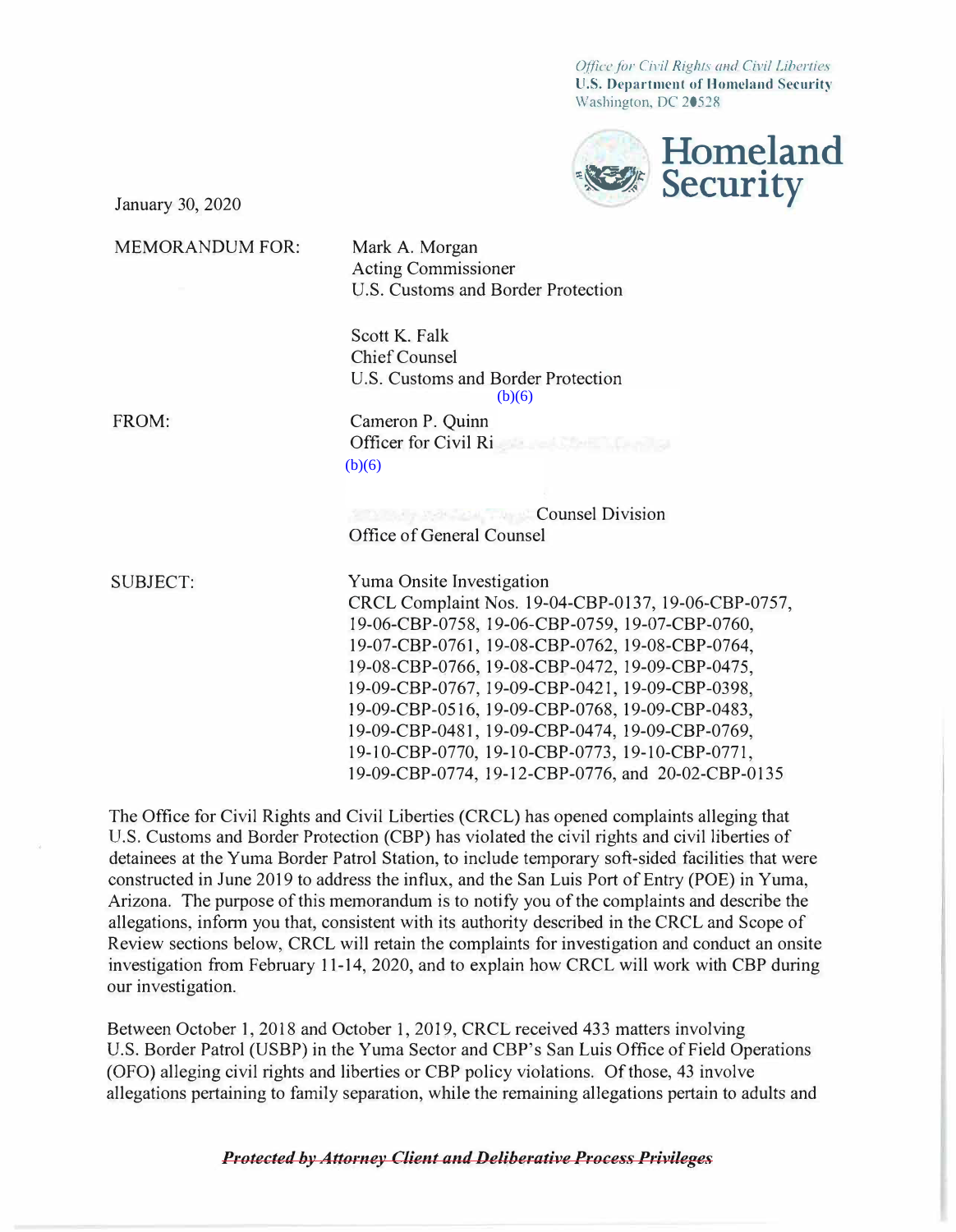unaccompanied alien children (UAC). For purposes of CRCL's onsite investigation, we have chosen 26 matters, which we have determined to be representative of the group of 432. The allegations include: inferior hold room conditions, such as inadequate food, drink, temperature control and bedding; lack of personal hygiene items; insufficient health screening and medical care; inappropriate family separation; inadequate record-keeping; inadequate telephone access; verbal and physical abuse; excessive time in custody; failure to return personal property upon departure from the CBP facility; and failure to provide reasonable accommodations to disabled persons at the POE.

# ALLEGATIONS

## *Complaint No. 19-04-CBP-0137[1](#page-1-0)*

On January 2, 2019, CRCL received an email referral from the U.S. Department of Health and Human Services (HHS), Office of Refugee Resettlement (ORR) on behalf of 17-year-old UAC and her five-month-old infant daughter , who were in USBP custody at the Yuma station for nine days. The UAC alleged that, during eight of their nine days in custody, neither she nor her infant child were provided with a shower, even though she requested it several times. According to the UAC, the infant developed a diaper rash due to the excessive length of time that she remained in damp and dirty clothing. The UAC further alleged that she and her child slept on the hold room's cold cement floor during the entire time in USBP custody.  $(b)(6)$  $(b)(6)$ 

# *Complaint No. 19-06-CBP-0757*

On March 5, 2019, CRCL received email correspondence from the Florence Immigrant & Refugee Rights Project (FIRRP), on behalf of  $UAC^{(b)(6)}$ ,

age 17. According to FIRRP, the UAC alleged that he was not provided sufficient water and remained in a very cold hold room while in USBP custody. According to EARM USBP apprehended the UAC on October 9, 2018. EARM lists the UAC's name as  $(b)(6)$  $(b)(6)$ 

# *Complaint No. 19-06-CBP-0758*

On March 10, 2019, CRCL received an email referral from ORR regarding 17-year-old UAC , who alleged mistreatment by USBP during the time he was detained at the Yuma Station. Reportedly, when someone would ask for toilet paper or water, the agents would respond that none was available. The UAC also alleged that agents moved the minors in his holding cell to a much smaller holding cell as punishment when they became loud or banged on the wall. According to EARM, USBP apprehended the UAC near the San Luis POE on March 2, 2019.  $(b)(6)$ 

## *Complaint No. 19-06-CBP-0759*

On March 19, 2019, CRCL received an email referral from ORR regarding 16-year-old UAC , who alleged neglect over the five days she was in USBP custody at the Yuma station. The UAC alleged that she was not fed consistently or  $(b)(6)$ 

<span id="page-1-0"></span> $\overline{a}$  $1$  This CRCL complaint is also the subject of a separate CRCL investigation conducted for other purposes.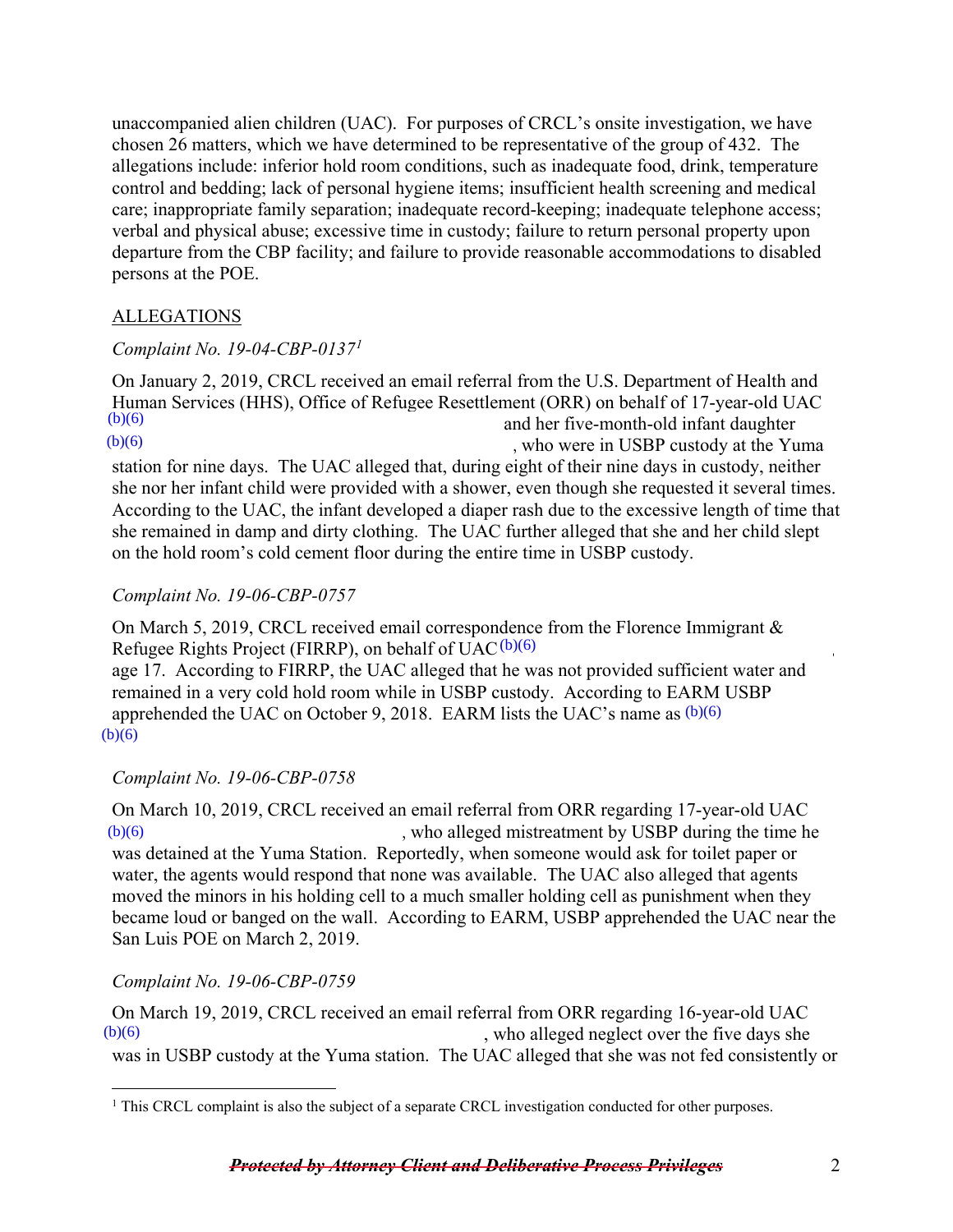appropriately and that, for two of the days in custody, she was only provided one piece of bread and a small juice box. According to EARM, USBP apprehended the UAC March 8, 2019, and transferred her to ORR custody on March 12, 2019.

## *Complaint No. 19-07-CBP-0760*

On April 11, 2019, CRCL received email correspondence from legal staff at the Young Center for Immigrant Children's Rights (Young Center) at the University of Chicago Law School, who was representing nine-year-old  $\widehat{UAC}^{(b)(6)}$  (b) According to the Young Center representative, Yuma agents wrongfully separated the UAC from his father, because the child's birth certificate did not contain the father's name, even though the UAC, as well as his mother and grandparents, verified that Walter Alberto was the biological father. The Young Center then demanded that "ICE and ORR" conduct a DNA test.  $(b)(6)$ 

### *Complaint No. 19-07-CBP-0761*

On April 16, 2019, CRCL received correspondence from The Florence Immigrant and Refugee Rights Project (FIRRP) on behalf of 17-year-old UAC (b)(6)

, who alleged severe overcrowding at the Yuma station which forced him to sleep while sitting, and sometimes forced him to stand for long durations of time when there was no room to sit. He also alleged that facility officials were very aggressive, describing a specific incident when a tall USBP agent wearing gloves kicked minors on the floor of the hold room in order to walk through. He stated that the same agent slapped some of the children in the chest to wake them up. The UAC alleged overall, that Yuma station agents often treated the children like animals, calling them names, shouting, and kicking the "fences." According to EARM, USBP apprehended the UAC on March 25, 2019, and transferred him to ORR custody on March 27, 2019.  $(b)(6)$ 

## *Complaint No. 19-08-CBP-0762*

On May 3, 2019, CRCL received an email referral from ORR regarding 15-year-old UAC  $^{(b)(6)}$ , who was in USBP custody for 15 days at the Yuma station. During that time, the UAC reported he was verbally abused by USBP agents. According to EARM, USBP apprehended the UAC on April 19, 2019, and transferred him to ORR custody on May 2, 2019.  $(b)(6)$ 

#### *Complaint No. 19-08-CBP-0764 [2](#page-2-0)*

 $\overline{a}$ 

On May 23, 2019, CRCL received an email referral from ORR regarding 10-year-old UAC , who alleged that while he was in USBP custody at  $(b)(6)$ 

the Yuma station, he observed an "officer" touch his private area and, while the officer was doing so, he told the minor to look at him. The minor stated that a few other "officers" who were present also witnessed the incident and laughed. According to EARM, USBP apprehended the minor on May 4, 2019, and transferred him to ORR custody on May 9, 2019.

<span id="page-2-0"></span><sup>&</sup>lt;sup>2</sup> CRCL originally forwarded this matter to CBP for handling. CBP SSA (b)(6), (b) (7)(C) responded that it was classified as a PREA incident with a IIC case number of (b) (7)(E) classified as a PREA incident with a JIC case number of  $(b)$  (7)(E)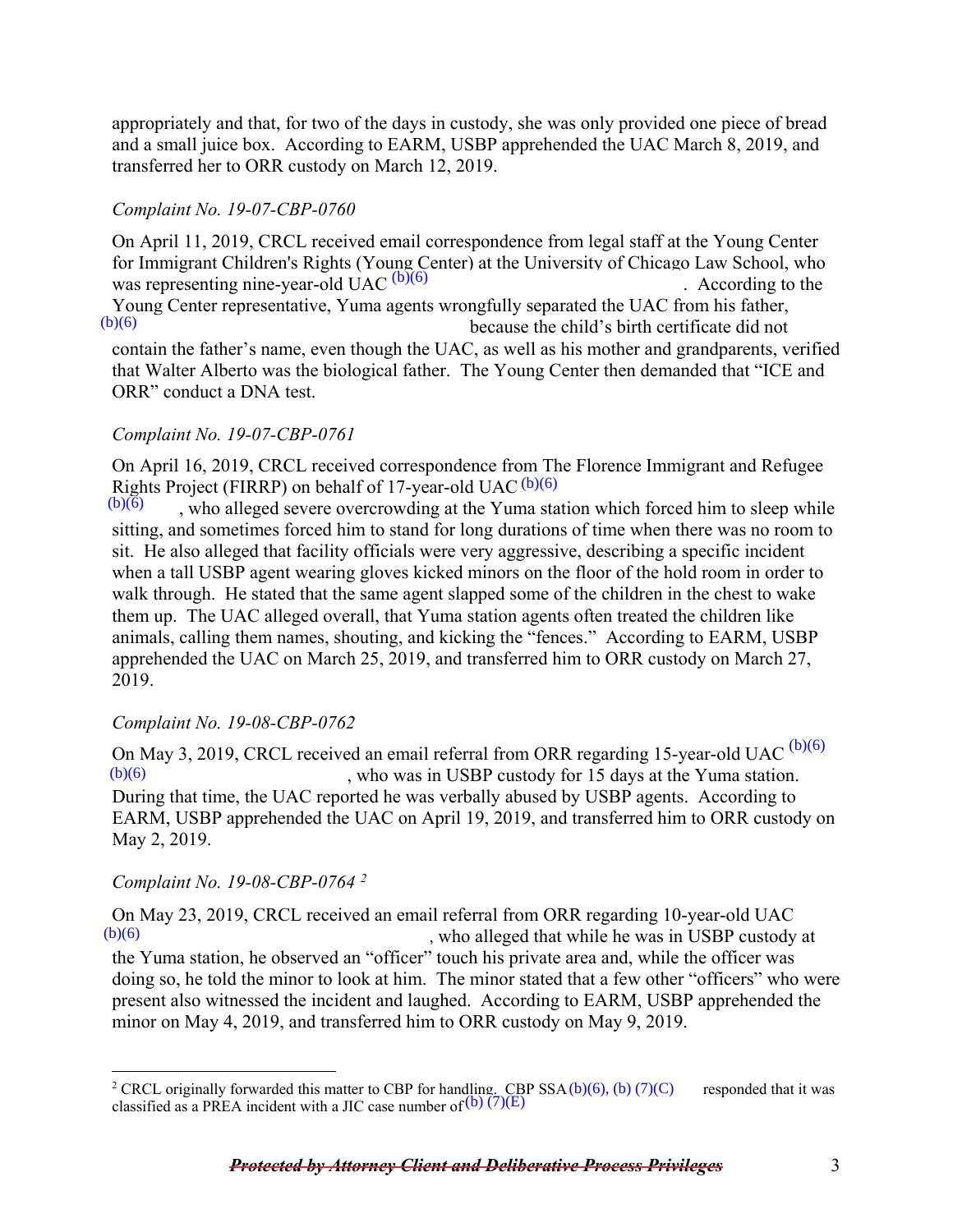#### *Complaint No. 19-08-CBP-0766*

On May 24, 2019, CRCL received an email referral from ORR regarding 17-year-old  $^{(b)(6)}$ , who reported to ORR that he was separated from his family members on April 30, 2019. ORR notes that an interpreter was utilized to communicate with the UAC while he was in ORR custody because, "his primary language is Quiche." According to EARM, USBP apprehended the minor on April 30, 2019, and transferred him to ORR custody on May 19, 2019.  $(b)(6)$ 

## *Complaint No. 19-08-CBP-0472[3](#page-3-0)*

On May 30, 2019, CRCL received an email referral from ORR regarding 16-year-old UAC , who was in USBP custody at the Yuma station for 14 days. The UAC alleged that, during her 14 days in custody, she was not allowed to shower or make a phone call. ORR notes that the minor was placed on the same date that USBP submitted a request for her placement, which was May 29, 2019. According to EARM, she was apprehended on May 15, 2019.  $(b)(6)$ 

### *Complaint No. 19-09-CBP-0475*[4](#page-3-1)

On June 3, 2019, CRCL received an email referral from ORR regarding 15-year-old UAC , who was in USBP custody at the Yuma station for 10 days. The UAC alleged that, during his 10 days in custody, he was not allowed to shower because there were no showers available. The UAC reported that he was allowed a single twominute phone call but calls to his family in Guatemala were not allowed. According to EARM, USBP apprehended the UAC on May 21, 2019, and transferred him to ORR custody on May 31, 2019.  $(b)(6)$ 

## *Complaint No. 19-09-CBP-0767*

On June 3, 2019, CRCL received an email referral from ORR regarding 16-year-old UAC , who was in USBP custody at the Yuma station for eight days. The UAC alleged that he was in a hold room with approximately 60 other detainees and had to sleep on the hold room floor without a mattress or blanket. He also alleged that he was only allowed a single, timed, five-minute shower during the time he was in USBP custody. According to EARM, USBP apprehended the UAC on May 27, 2019, and transferred him to ORR custody on June 3, 2019.  $(b)(6)$ 

## *Complaint No. 19-09-CBP-0421*

On June 3, 2019, CRCL received an email referral from ORR regarding 17-year-old UAC , who was in USBP custody at the Yuma station for seven days. While there, the UAC became ill and was taken to the hospital where he received surgery to remove kidney stones. According to the I-213 information in EARM, USBP apprehended the UAC on May 27, 2019, and transferred him to ORR custody on June 2, 2019, which was the  $(b)(6)$ 

<span id="page-3-0"></span> $\overline{a}$ <sup>3</sup> *Id.* at 1.

<span id="page-3-1"></span><sup>4</sup> *Id.*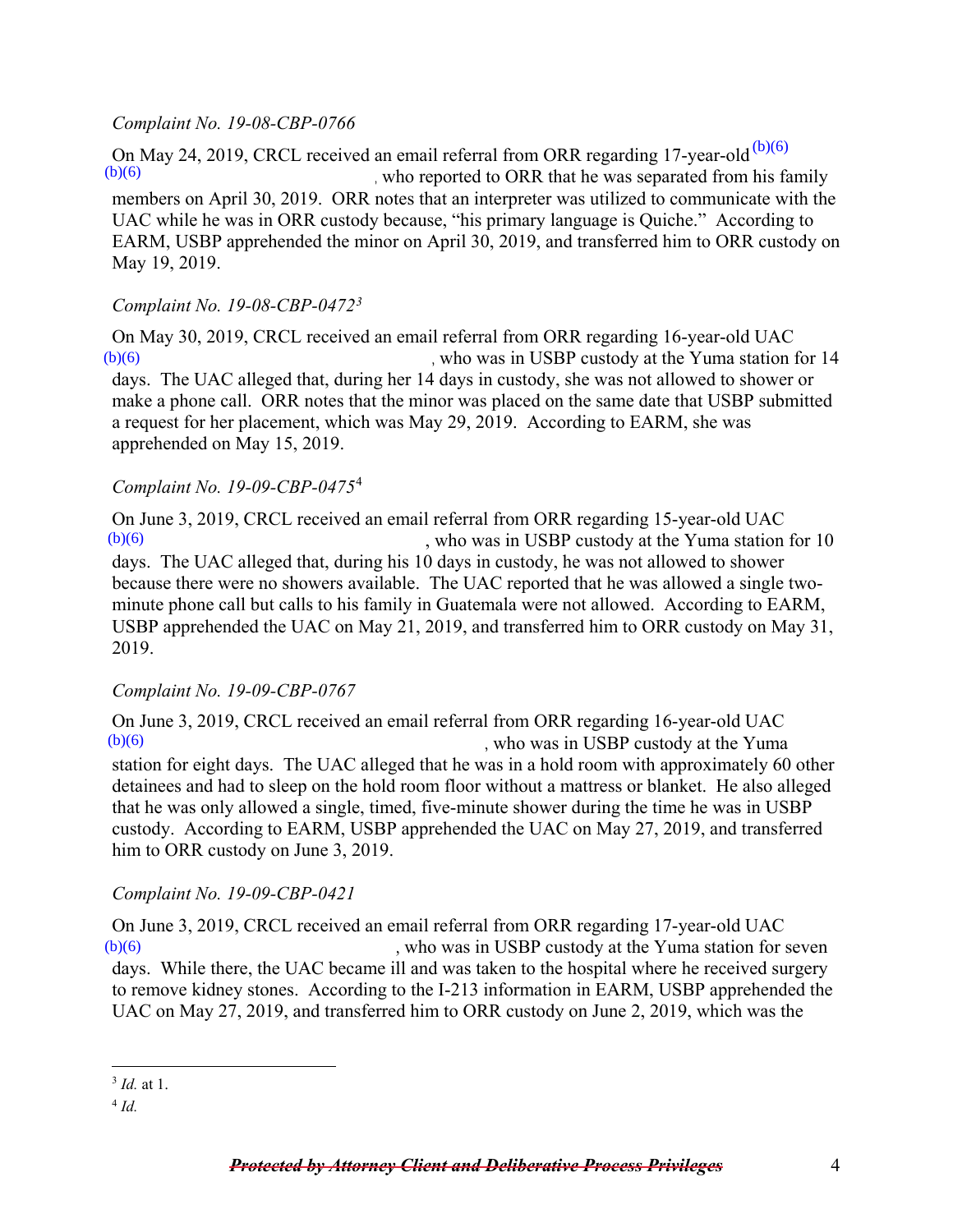same day that he was released from the hospital. The UAC's medical records do not contain a medical provider's 'clearance for travel' to the ORR facility located in Tucson, Arizona.

### *Complaint No. 19-09-CBP-0398*

On June 3, 2019, CRCL received an email referral from ORR regarding 16-year-old UAC , who was in custody at the Yuma station for five days.  $(b)(6)$ claimed fear of being returned to India because of persecution and torture. The UAC also stated that his primary language is Punjabi and he speaks little English, but he alleged that USBP conducted his interview in English. According to EARM, USBP apprehended the UAC on May 27, 2019, and transferred him to ORR custody on June 2, 2019.  $(b)(6)$ 

## *Complaint No. 19-09-CBP-0516*[5](#page-4-0)

On June 5, 2019, CRCL received an email referral from ORR regarding 16-year-old  $(b)(6)$ , who alleged she was inappropriately touched during a search at the Yuma station. Specifically, the minor alleged that a male "DHS officer" asked her to lift her shirt up to her bra line and then put his hands inside her bra and touched her breast. The minor also stated that the officer pulled down her pants, touched her waist, and pulled her underwear. The minor stated that she was uncomfortable and felt that the officer groped her body, including her breast and private parts, during the pat down. She further alleged that the officer was laughing and talking in English with other officers during the process. According to EARM, USBP apprehended the UAC on April 8, 2019, and transferred her to ORR custody on April 10, 2019.  $(b)(6)$ (b)(6)<br>(b)(6)<br>(c)  $\mu$ , who was in custody at the Yuma station for five algosed that line primery diagrage is Punjabi and he speaks little English, but he alleged that USBP conducted his interview in English. According to

# *Complaint No. 19-09-CBP-0768*

On June 10, 2019, CRCL received an email referral from ORR regarding 10-year-old UAC who was in USBP custody at the Yuma station for seven days. The UAC alleged that he was in a hold room with older minors who would often yell at him and tell him to "shut up." The UAC also reported that agents made him give up his sleeping mattress to pregnant females, thereby forcing him to sleep on the cement floor. According to EARM, USBP apprehended the UAC on May 31, 2019, and transferred him to ORR custody on June 8, 2019.  $(b)(6)$ 

# *Complaint No. 19-09-CBP-0483*[6](#page-4-1)

On June 11, 2019, CRCL received an email referral from ORR regarding 15-year-old UAC  $\frac{(b)(6)}{2}$  who was in USBP custody at the Yuma sta , who was in USBP custody at the Yuma station for nine days. The UAC alleged that she witnessed mistreatment of individuals in custody, including a two-year-old child who was "pushed aggressively" by an agent. She also alleged that agents constantly threatened the detainees. She further alleged that she was placed in "el congelador" (the freezer) on two occasions as punishment for misbehavior. According to EARM, USBP apprehended the UAC on June 1, 2019, and transferred her to ORR custody on June 10, 2019.

<span id="page-4-0"></span> $\overline{a}$ <sup>5</sup> This matter has also been retained for investigation by the DHS Office of Inspector General.

<span id="page-4-1"></span><sup>6</sup> *Id.* at 1.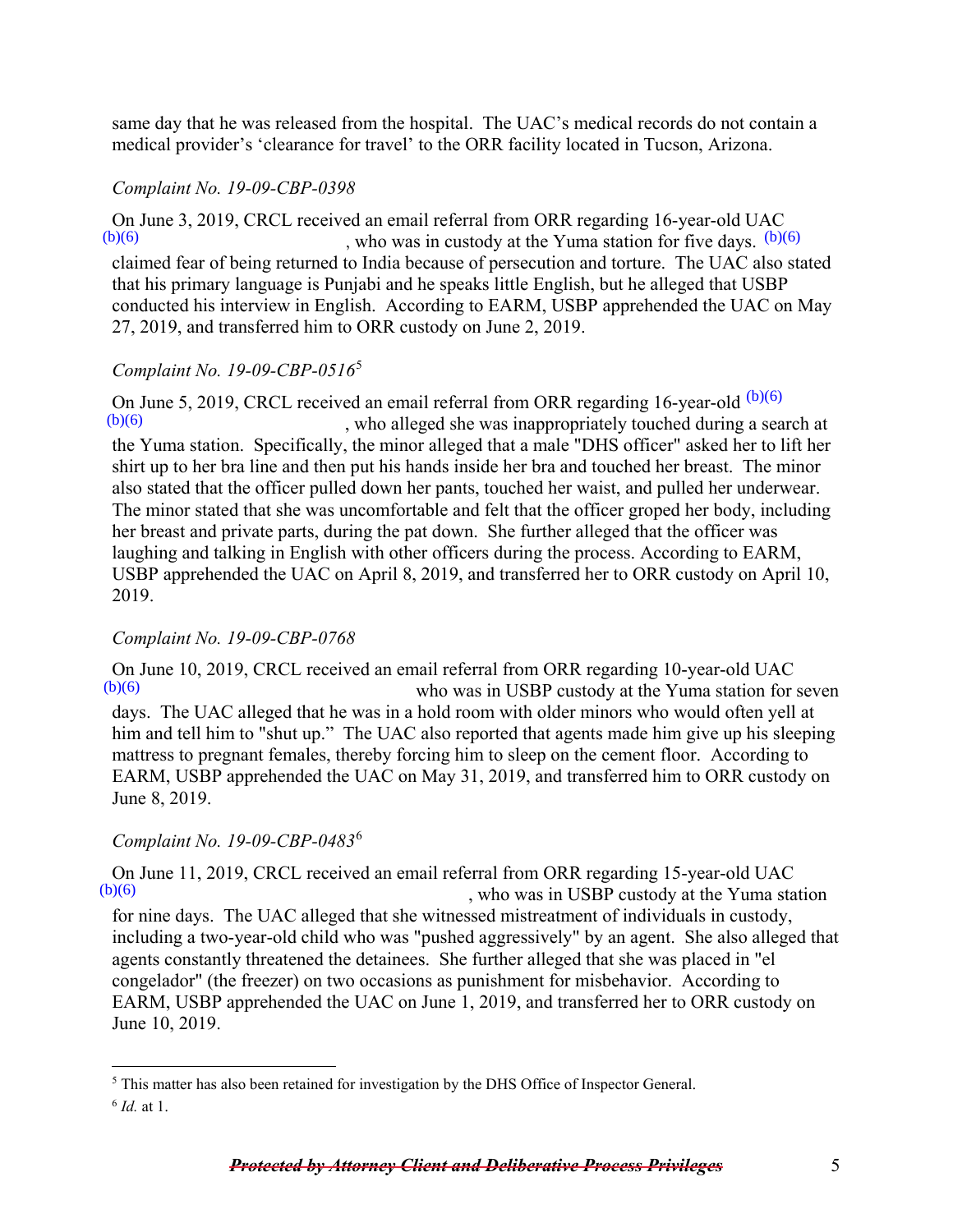#### *Complaint No. 19-09-CBP-0481*[7](#page-5-0)

On June 11, 2019, CRCL received an email referral from ORR regarding 16-year-old UAC (b)(6) , who was in USBP custody at the Yuma station for nine days. The UAC alleged that USBP Agent  $(b)(6)$  would tell the detainees their cases would take longer to process if they did not clean the hold room's restroom area. According to EARM, USBP apprehended the UAC on June 1, 2019, and transferred her to ORR custody on June 10, 2019.  $(b)(6)$ 

### *Complaint No. 19-09-CBP-0474*[8](#page-5-1)

On June 12, 2019, CRCL received an email referral from ORR regarding 16-year-old UAC , who was in USBP custody at the Yuma station for 18 days. The UAC alleged that USBP agents would give her an extra juice drink if she assisted with cleaning duties in the Yuma station, such as sweeping the floors. According to EARM, USBP apprehended the UAC on May 25, 2019, and transferred her to ORR custody on June 11, 2019.  $(b)(6)$ 

#### *Complaint No. 19-09-CBP-0769*

On June 18, 2019, CRCL received an email referral from ORR regarding 15-year-old UAC , who was in USBP custody at the Yuma station for  $(b)(6)$ 

nine days. The UAC alleged that agents threatened him with going to jail with adults if he failed to be truthful about the birth certificate he presented, which agents claimed was fraudulent. According to the UAC, a female agent kept repeating that he would be going to jail where he would "have to suck other men's penises," to which another male agent agreed. The UAC also alleged that the same female agent later took the chair he was sitting on and then kicked him on the back of his legs to knock him to the floor. Allegedly, the UAC was then placed in a hold room alone and remained there for several hours. When he later told another agent that he had traveled with his aunt posing as his mother, the agent allegedly insulted him, threatened him with prosecution for lying, and hit him several times on his left shoulder. The UAC told ORR staff that he was crying and very scared, and that he felt embarrassed to talk about what happened to him at the Yuma station. According to EARM, USBP apprehended the UAC on June 3, 2019, and transferred him to ORR custody on June 12, 2019. nine days. The UAC alleged that USBP Agent  $(0)(6)$ <br>would take longer to process if they did not clean the EARM, USBP apprehended the UAC on June 1, 201<br>June 10, 2019.<br>*Complaint No. 19-09-CBP-0474<sup>8</sup>*<br>On June 12, 2019, CR

## *Complaint No. 19-10-CBP-0770*

On July 2, 2019, CRCL received correspondence from FIRRP regarding 12-year-old UAC  $\frac{b}{6}$ , who alleged that a female agent slapped his face with an open hand while he was waiting in line to use the bathroom at the Yuma station. The UAC reported that another minor said, "oye, no le pegues al chiquitin" ("Don't hit the child"), to which the female agent responded "yo le puedo pegar si yo quiero, tu no mandas aqui" ("I can hit him if I want. You don't rule here.") According to EARM, USBP apprehended the UAC on June 18, 2019, and transferred him to ORR custody on June 23, 2019.

 $\overline{a}$ <sup>7</sup> *Id.* at 1.

<span id="page-5-1"></span><span id="page-5-0"></span><sup>8</sup> *Id.*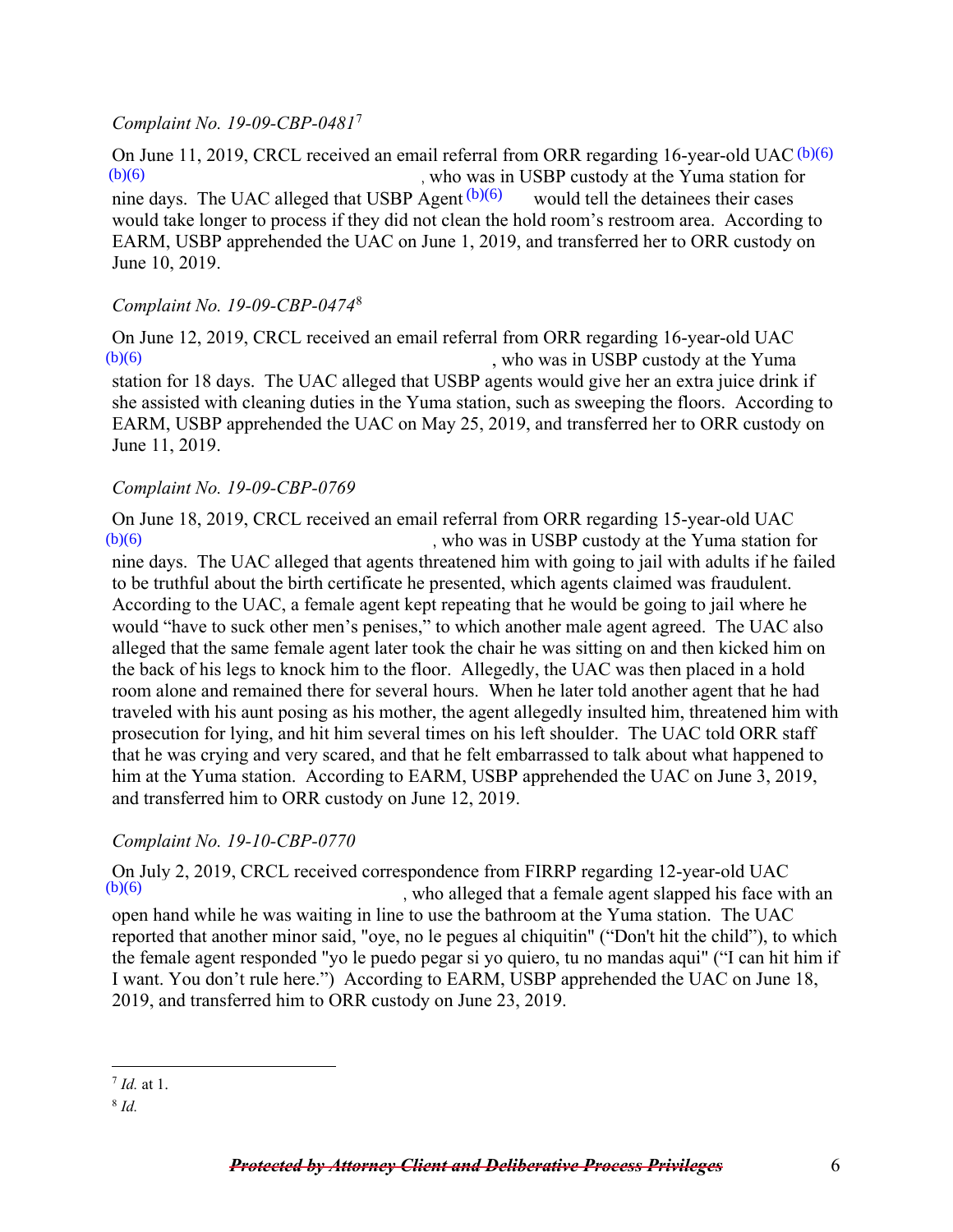### *Complaint No. 19-10-CBP-0773*

On July 10, 2019, CRCL received an email notification from the Arizona Division of Children's Services, reporting a July 9, 2019, telephone call to the Child Abuse Hotline, during which an unidentified 16-year-old UAC reported neglect, deprivation of basic needs, sexual assault, and unsafe and unsanitary conditions at the "Yuma Border Patrol Detention Center." On the same date, CRCL received a NBC News article describing similar allegations. The article reports that NBC News obtained "dozens of accounts by children held in Arizona collected by government case managers" that describe abuses such as retaliation by USBP agents against children for complaining about the taste of the water and food by removing their sleeping mats and forcing them to sleep on the hold rooms' concrete floors; the inappropriate pat-down search of a 15-yearold Honduran girl that was described as "groping"; agents' use of offensive Spanish terms to scold a 17-year-old Honduran boy for getting too close to a hold room window; poor hold room conditions; overcrowding; denial of phone calls; lack of showers; being forced to sleep outside; lack of clean dry clothing for children who arrived after crossing the river; food that was not thoroughly cooked and meal schedules that were insufficient to address children's hunger. The article states that NBC News recorded "nearly 30 accounts obtained from significant incident reports prepared by case managers for the Department of Health and Human Services between April 10 and June 12."

### *Complaint No. 19-10-CBP-0771*

On July 24, 2019, CRCL received an email referral from ORR regarding 16-year-old UAC $^{(b)(6)}$ , who alleged that he reported his age to Yuma agents who did not believe him, insisted the birth certificate he presented was fraudulent, and then treated him as an adult for several days while continuously questioning his identity. The UAC further alleged that agents threatened him, saying that he would be incarcerated for 15 years unless he admitted to being older. According to ENFORCE, USBP apprehended the UAC on July 22, 2019, and transferred him to ORR custody on July 23, 2019.  $(b)(6)$ 

## *Complaint No. 19-09-CBP-0774*

On June 24, 2019, CRCL received an email referral from ORR regarding 12-year-old UAC who alleged he was physically abused while in USBP custody at the Yuma station. The UAC reported that a female USBP Agent struck him on the forehead with her open hand, in front of approximately 30 other detainees, after he playfully stuck out his tongue at another UAC, who was his friend. According to the UAC, another detainee yelled that the agent should not hit the UAC because he was too little, and the agent responded that she could hit him if she wanted to because the detainees were not in charge. The UAC reported that he felt pain after the incident and felt embarrassed and ashamed because he was hit in front of other people. The UAC described the female agent as under 30 years-old with black hair and braces. According to EARM, USBP apprehended the UAC on June 18, 2019. ORR notes placement was approved on June 19, which was the same day that USBP submitted the placement request. However, the minor did not arrive at the ORR facility until June 23, 2019.  $(b)(6)$ 

## *Complaint No. 19-12-CBP-0776*

On September 11, 2019, CRCL received correspondence from the South Texas Pro Bono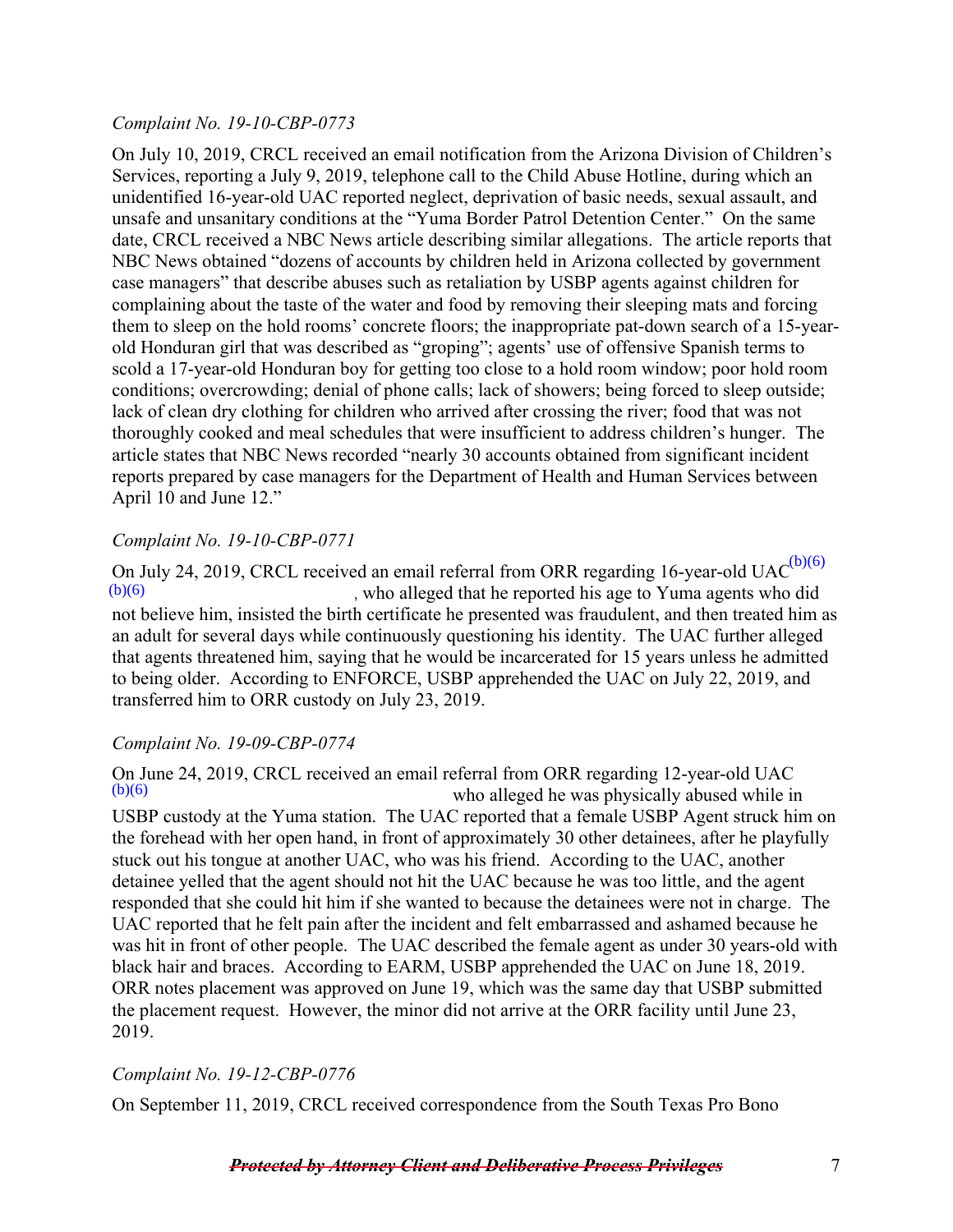Asylum Representation Project (ProBAR), as well as a referral from the Office of Inspector General (OIG) regarding 17-year-old UAC  $(b)(6)$  who alleged who alleged that her requests for medical care were ignored at the Yuma station. The UAC allegedly requested to see a medical provider for rashes and was told that she would see medical personnel when they arrived. However, the UAC alleged that she was not seen when the medical provider(s) arrived at the station. The UAC further stated that she did not ask for medical care again because agents were verbally abusive to the detainees and ignored their needs and requests. ProBAR also sent the complaint letter to the OIG on August 28, 2019, with copies to The American Bar Association, the CBP INFO Center, Yuma Station leadership, and DHS Headquarters. According to EARM, USBP apprehended the UAC on April 12, 2019 and transferred her to ORR custody on April 17, 2019.

# *Complaint No. 20-02-CBP-0135*[9](#page-7-0)

On November 14 and December 17, 2019, CRCL received allegations from Ms.  $(b)(6)$  $(b)(6)$  who walks with a cane due to back injuries. On both dates, when Ms.  $(b)(6)$ approached the San Luis POE from Mexico and saw long waiting lines to enter the U.S., she asked CBP Officers if there was a separate line for people with disabilities, noting that she was unable to stand for long durations of time, especially in the sun, due to her disability and her was reportedly told by CBP Officers (Officer was named in the November incident, and Officer  $(b)(6)$ , was named in the December  $\frac{1}{2}$  m cident) that the POE did not provide special accommodations to the elderly or disabled, that there was a single wait line, and that she was expected to wait in that line with everyone else. medications. On both occasions, Ms.  $(b)(6)$ (b) (7)(C) (C)

## ADDITIONAL AREAS TO BE REVIEWED

 $\overline{a}$ 

Due to the large number of allegations involving CBP and Yuma, and because the onsite will be the first time that CRCL conducts an onsite in Yuma, CRCL will look broadly at CBP's operations at the USBP facilities and the San Luis POE to determine if the individual allegations or findings are indicative of systemic civil rights and civil liberties concerns.

<span id="page-7-0"></span><sup>9</sup> On October 10, 2018, CRCL opened Short Form Complaint No. 19-01-CBP-0081 involving the same complainant and similar allegations regarding the San Luis POE. CRCL considered the complaint resolved after the CBP Disability Access Coordinator spoke with the Assistant Port Director on March 6, 2019. According to the meeting summary, the Assistant Port Director explained that the port process allows individuals to request priority processing and access to the front of the line. The Assistant Port Director also confirmed that travelers can request accommodations from any CBP employee on duty, and that a muster was given at the POE in December 2018, which included job aids that provide guidance on how to accommodate individuals with obvious and non-obvious disabilities.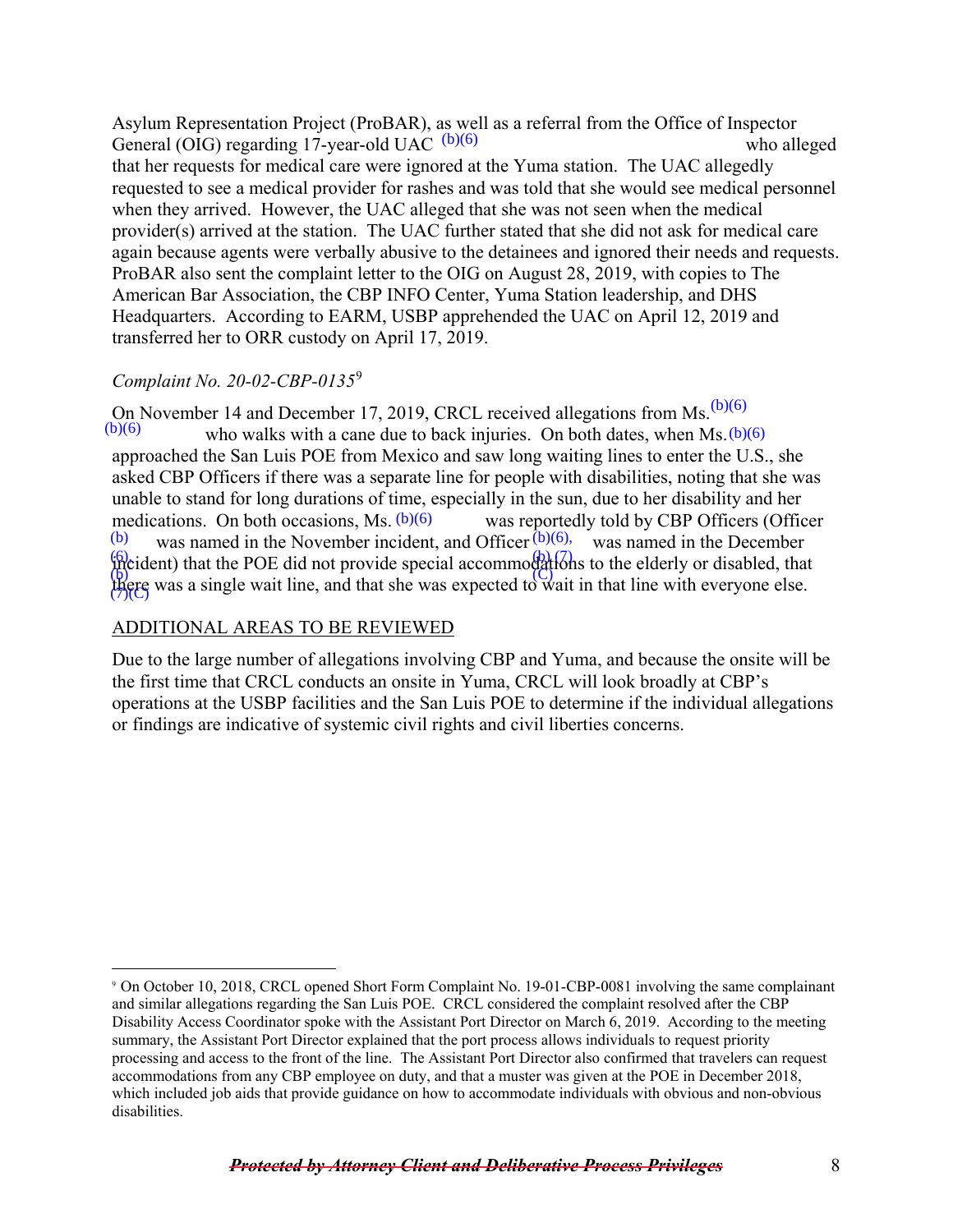# **CRCL**

*CRCL mission*. CRCL supports the Department's mission to secure the Nation while preserving individual liberty, fairness, and equality under the law. CRCL integrates civil rights and civil liberties into all the Department's activities:

- Promoting respect for civil rights and civil liberties in policy creation and implementation by advising Department leadership and personnel, and state and local partners;
- Communicating with individuals and communities whose civil rights and civil liberties may be affected by Department activities, informing them about policies and avenues of redress, and promoting appropriate attention within the Department to their experiences and concerns;
- Investigating and resolving civil rights and civil liberties complaints filed by the public regarding Department policies or activities, or actions taken by Department personnel;
- Leading the Department's equal employment opportunity programs and promoting workforce diversity and merit system principles.

*CRCL authorities*. Under 6 U.S.C. § 345 and 42 U.S.C. § 2000ee-1, CRCL is charged with investigating and assessing complaints against DHS employees and officials of abuses of civil rights, civil liberties, and profiling on the basis of race, ethnicity, or religion. In investigating complaints, if CRCL believes that the complaints raise similar issues, CRCL may look into whether there are systemic problems that justify a broader investigation. Pursuant to its authority under 6 U.S.C. § 345(a)(3), CRCL shall assist components to "periodically review Department policies and procedures to ensure that the protection of civil rights and civil liberties is appropriately incorporated into Department programs and activities."<sup>10</sup> Additionally, pursuant to DHS Delegation Number 19003, issued October 26, 2012, the Secretary has delegated to the Officer of CRCL the authority to "assess new and existing policies throughout the Department for the policies' impact on civil rights and civil liberties" and "review . . . programs within any Component to ensure compliance with standards established by the Officer for CRCL to protect civil rights and civil liberties." The procedures for CRCL investigations and the recommendations they may generate are outlined in DHS Management Directive 3500, DHS Instruction 046-01-001, and DHS Instruction 046-01-002.

*Access to information*. 42 U.S.C. § 2000ee-1(d) grants CRCL access to the "information, material, and resources necessary to fulfill the functions" of the office, including the complaint investigation function. Management Directive 3500 further authorizes CRCL to:

<span id="page-8-0"></span> $\overline{a}$ <sup>10</sup> In addition, pursuant to 42 U.S.C. § 2000ee-1(a)(2), CRCL has the authority to "periodically investigate and review department, agency, or element actions, *policies, procedures, guidelines,* and related laws and their implementation to ensure that such department, agency, or element is adequately considering privacy and civil liberties in its actions" (emphasis added).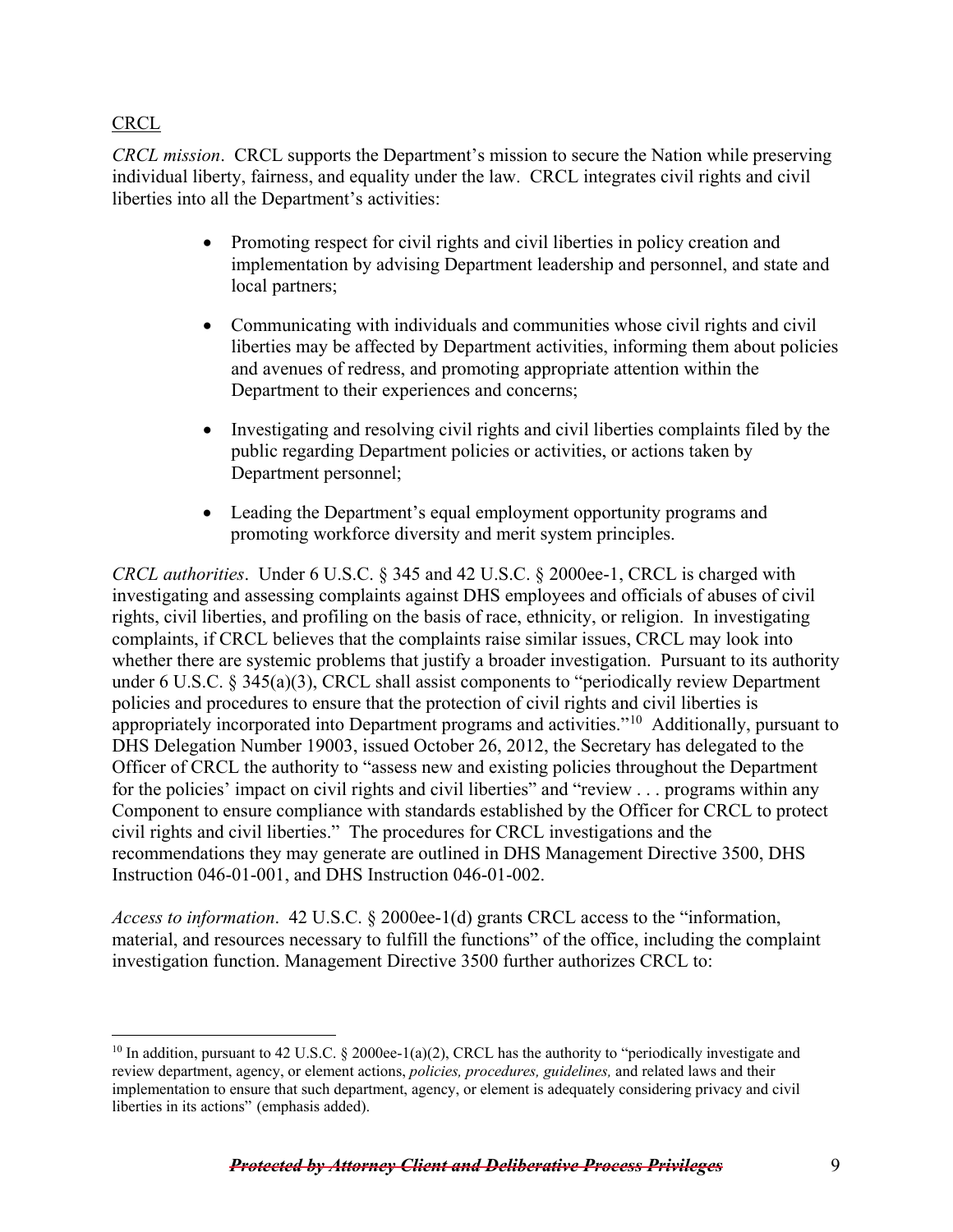- "Notify<sup>[]</sup> the relevant DHS component(s) involved of the matter and its acceptance by CRCL, and whether the matter will be handled by CRCL or by the component organization";
- "Interview<sup>[]</sup> persons and obtain<sup>[]</sup> other information deemed by CRCL to be relevant and require[e] cooperation by all agency employees"; and
- "Access<sup>[]</sup> documents and files that may have information deemed by CRCL to be relevant."

Additionally, DHS Instruction 046-01-002 (V)(B)(2) provides component heads are to ensure that CRCL is given access to information, material, and personnel determined by CRCL to be necessary to carry out or review investigations. This memorandum serves as a request for information or assistance pursuant to  $\S$  5.l(e) of the "Memorandum of Agreement between [CRCL] and [CBP] Regarding the Coordination of CRCL Complaint Investigations" dated February 28,  $2017$ .<sup>[11](#page-9-0)</sup>

*Reprisals forbidden*. In addition, 42 U.S.C. § 2000ee-1(e) forbids any Federal employee to subject a complainant or witness to any "action constituting a reprisal, or threat of reprisal, for making a complaint or for disclosing information to" CRCL in the course of this investigation. This memorandum and any requests for documents and information are issued pursuant to these authorities.

*Privilege and required transparency*. Our communications with CBP personnel and documents generated during this review, particularly the final report, will be protected to the maximum extent possible by attorney-client and deliberative process privileges. Under 6 U.S.C. § 345(b), however, we submit an annual report to Congress—also posted on CRCL's website—that is required to detail "any allegations of [civil rights/civil liberties] abuses . . . and any actions taken by the Department in response to such allegations."

We look forward to working with your staff on this matter and will report back to you on our findings and any recommendations.

## SCOPE OF REVIEW

The purpose of our review is to: determine if the allegations in the complaints can be verified or disproven; determine whether the facts we find suggest that the Constitution, a federal statute, or a Departmental policy has been violated; and to determine what steps, if any, should be taken by CBP to address the complaints, both individually (if the problem is ongoing) and as a matter of policy. This review will also examine the additional areas specified above for similar concerns related to protection of civil rights and civil liberties. It is our goal to produce a report that will assist you in making CBP the best agency possible.

<span id="page-9-0"></span> $\overline{a}$  $11 \& 5.1(e)$  of the Memorandum of Agreement provides, in relevant part, that CRCL will issue information requests clearly identifying the documents, information, video and personnel CRCL is requesting from CBP and that CBP will provide the same within 60 days unless an extension is approved by CRCL.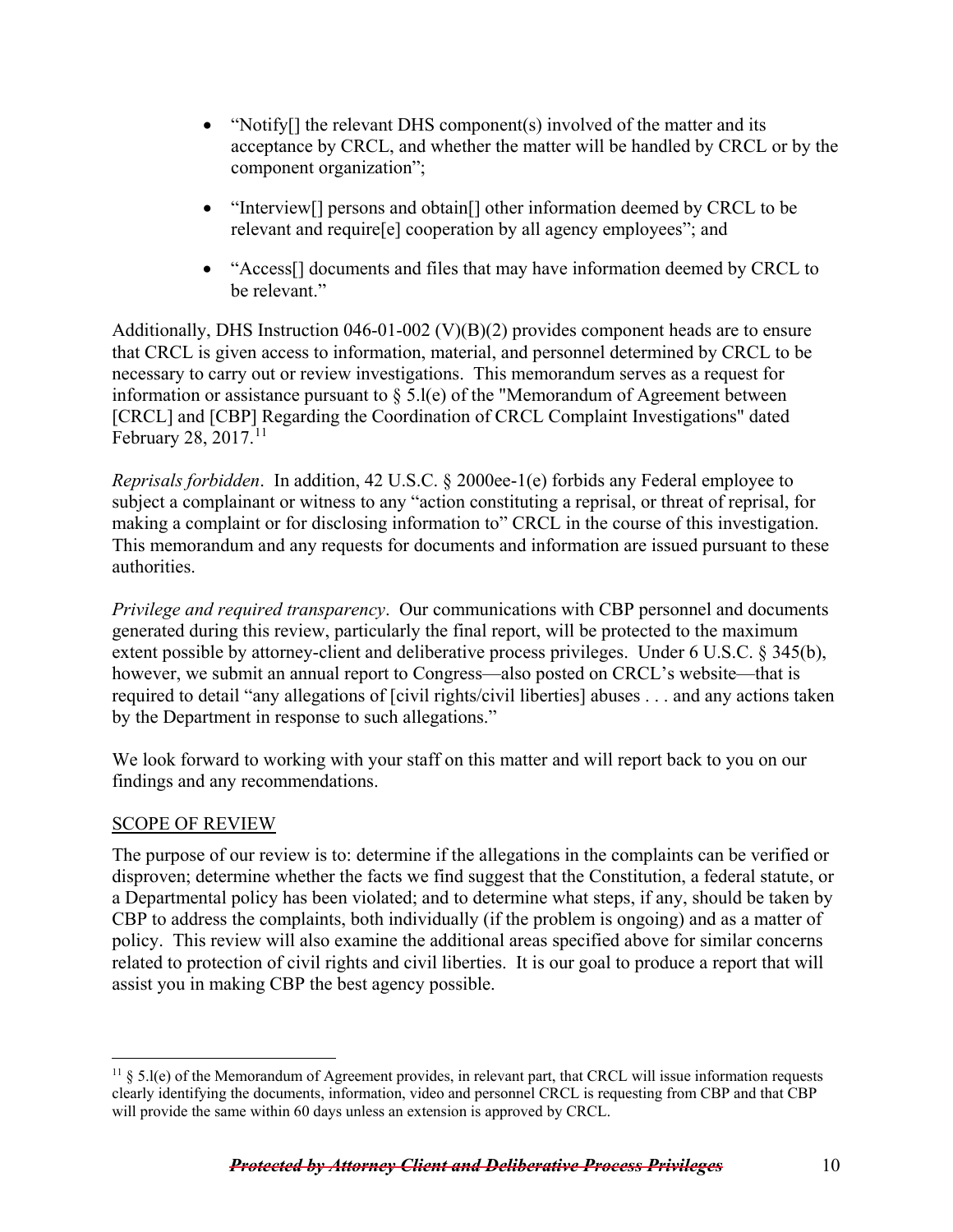#### QUESTION(S) PRESENTED

 $(b)(5)$ 

#### INITIATING THE INVESTIGATION

CRCL will be in contact with CBP staff about this complaint and CRCL's plans for reviewing the matter, which is assigned to Senior Policy Advisor  $(b)(6)$  We look forward to working together to determine all the facts surrounding this matter and, if appropriate, the best way forward. If you have any questions, please do not hesitate to contact Ms.  $(b)(6)$  by phone or by email at  $(b)(6)$ or by email at  $(b)(6)$ e matter, which is assigned to Senior Policy Advisor  $(b)(6)$  We look f<br>orking together to determine all the facts surrounding this matter and, if appropria<br>ay forward. If you have any questions, please do not hesitate to c

Copies to:

Todd Owen Executive Assistant Commissioner Office of Field Operations U.S. Customs and Border Protection  $(b)(6)$ ,  $(b)$   $(7)(C)$ 

Allison M. Suliveras Chief of Staff Office of Field Operations U.S. Customs and Border Protection  $(b)(6)$ ,  $(b)$   $(7)(C)$ 

Carla Provost Chief U.S. Border Patrol U.S. Customs and Border Protection  $(b)(6)$ ,  $(b)$   $(7)(C)$ 

Rodney S. Scott Acting Deputy Chief U.S. Border Patrol U.S. Customs and Border Protection  $(b)(6)$ ,  $(b)$   $(7)(C)$ 

Jon Roop Chief of Staff U.S. Border Patrol U.S. Customs and Border Protection  $(b)(6), (b)$  (7)(C)